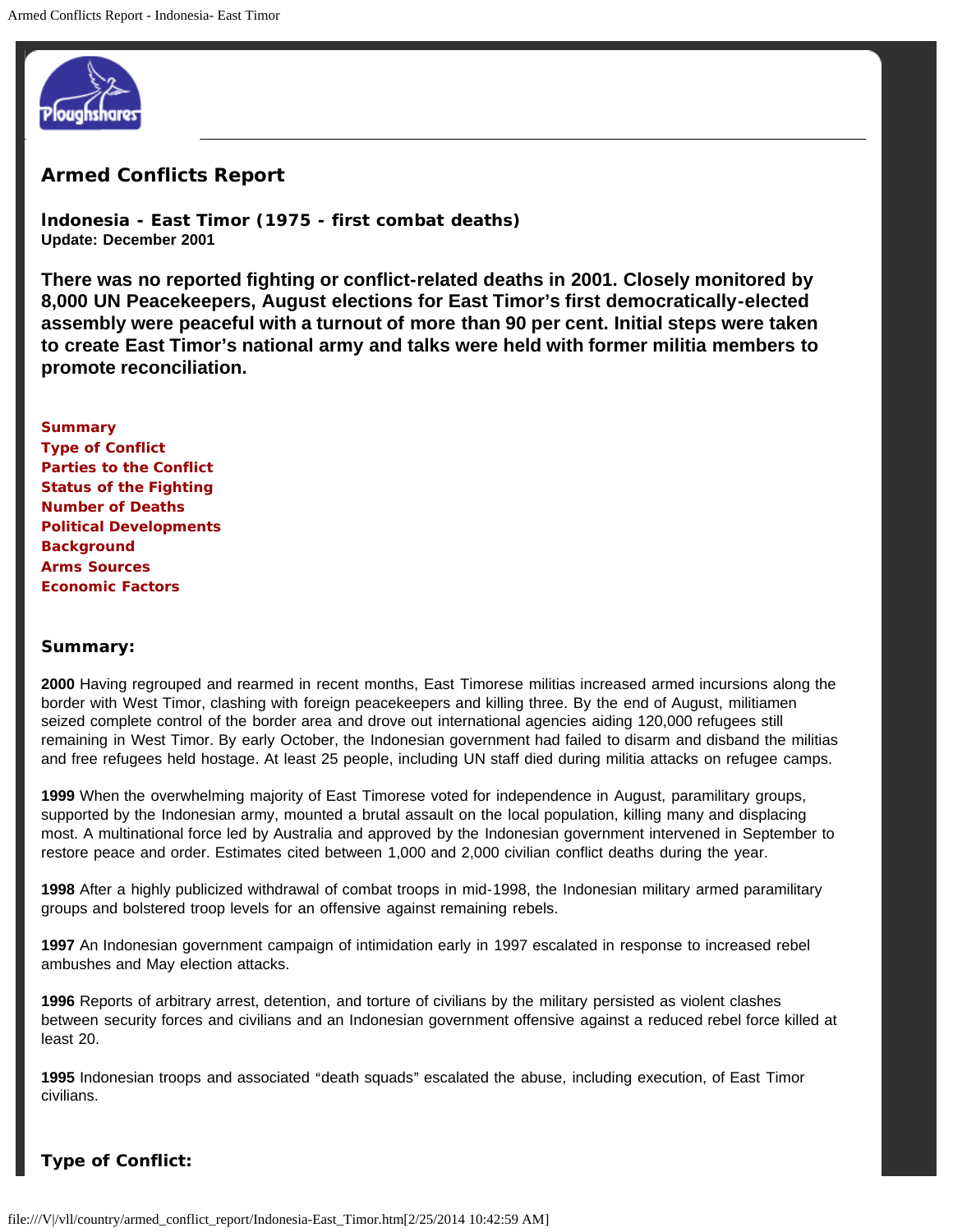State formation

## **Parties to the Conflict:**

1) Government under President Habibie until October 1999 elections, following which President Abdurrahman Wahid was elected by the People's Consultative Assembly. Megawati Soekarnoputri was elected President in July 2001.

Indonesian Armed Forces (TNI, formerly named ABRI) were placed under a civilian minister in 1999 for the first time in 40 years. Indonesian troops in East Timor are supported by paramilitary groups, primarily youths, such as the gada paksi.

AThe 275,000-member armed forces (TNI, formerly named ABRI) were placed under a civilian defense minister for the first time in 40 years and took initial steps to reduce gradually the military's political and social role and powers, heretofore exercised under the 'dual function' doctrine. However, numerous problems still remain in many areas. The national police force of 175,000 members was separated formally from the armed forces and given primary responsibility for internal security, although the police remain under the supervision of the Minister of Defense. The separation was intended to reorient the military away from an internal security role and toward an external defense role. Nonetheless, the armed forces retain broad nonmilitary powers and an internal security role, and are not fully accountable to civilian authority." [Indonesia Country Report on Human Rights Practices for *1999,* Bureau of Democracy, Human Rights, and Labor, US State Department, 2000].

AOver the weekend, ABRI's East Timor commander Colonel Tono Suratman told the press that he plans to arm civilians in more than 440 villages, in the territory, as protection against rebels fighting for independence. The commander said the weapons would be issued to volunteers who join a 'people's defense force' known as Wanra." [*East Timor International Support Center*, Darwin 0814, Australia, Media Release, Mon, December 7, 1998]

AThe Government, as it does elsewhere, also relied on bands of youths, organized and directed by the military, to intimidate and harass its opponents. Such a civilian paramilitary group, known as the gada paksi, was frequently involved in nighttime raids in Dili neighborhoods... " [Indonesia Country *Report on Human Rights Practices for 1997,* Bureau of Democracy, Human Rights, and Labor, US State Department, 1998].

2) Rebels: Revolutionary Front for an Independent East Timor (Fretilin) and its military wing,

Armed Forces for the Liberation of East Timor (Falantil). Led by Jose Xanana Gusmao and Jose Ramos-Horta. Troop estimates dropped to 200 by 1998.

"East Timorese independence fighter Xanana Gusmao has been seen by many as the man most likely to lead an independent East Timore…both he and colleague Jose Ramos-Horta resigned from the main political grouping saying it was time for new and younger figures to take over at the helm. But after listening to impassioned pleas during a meeting of the National Council of Timorese Resistance, both men decided to stay on." [*BBC News*, 30 August 2000]

<sup>4</sup>Indonesia still faces armed resistance from some 200 guerrillas hiding in the territory's forests and mountains." [*Reuters*, June 17, 1998]

Also, "The National Council of Maubere Resistance (CNRM) [is] the umbrella group which unites the various East Timorese organizations working for self-determination..." [The East Timor Estafeta, June 1996, p. 5]

# **Status of Fighting:**

**2000** Having regrouped and rearmed in recent months, approximately 2,000 East Timorese militia members increased armed incursions along the border with West Timor, clashing with foreign peacekeepers and killing three. By the end of August, militiamen seized complete control of the border and drove out international agencies aiding 120,000 refugees still remaining in West Timor. According to human rights groups, the militias are backed by hardline elements of the Indonesian army, hoping to reverse the independence vote or cut off a portion of the East Timorese territory. In response to international pressure, militiamen surrendered hundreds of weapons to police on September 24. However by early October, the Indonesian government had failed to disarm and disband the militias and free the refugees held hostage.

[*Sources: The Toronto Star*, 11 October 2000; *The Globe and Mail*, 29 August 2000; *Etan Weekly News Update*, 25 September 2000]

"After the slayings, the United Nations withdrew its aid organizations from West Timor and has demanded that Indonesia disband the militias." [*The New York Times*, 24 September 2000]

"The militias, now operating in Indonesia-ruled West Timor, are intent on destabilizing UN-administered East Timor transition to self-rule and preventing 120,000 East Timorese refugees languishing in squalid camps near the border from returning home." [*Associated Press*, 20 September 2000]

"While Saturday's weapons surrender was a positive step, hundreds of other militiamen are yet to come forward and surrender their guns." [*Etan Weekly News Update*, 25 September 2000]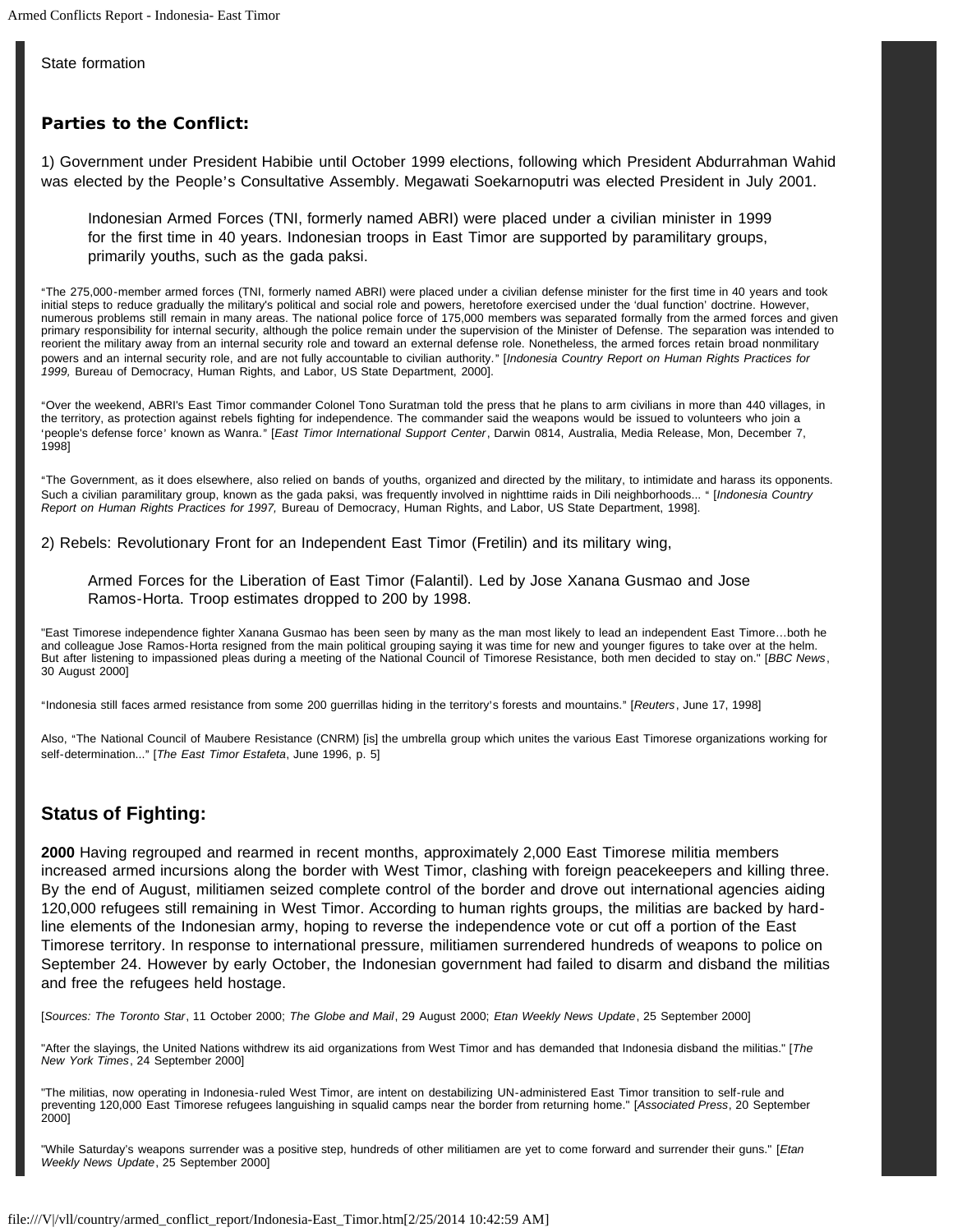"…squads of up to thirty men are now making deep incursions into East Timor, threatening its stability." [*BBC News*, 23 October 2000]

**1999** Conflict violence in East Timor escalated in the first quarter of the year, with killings taking place in Dili and Liquica. Following the early September announcement of the pro-independence vote, paramilitary groups, backed by the Indonesian military, mounted a brutal assault on the local population, destroying villages and towns and displacing most of the population. With Indonesian approval, a UN-mandated multinational peacekeeping force intervened the same month to end the violence. After Jakarta dropped claims to East Timor on October 20, the Indonesian army withdrew from the island.

AA systematic pattern of violence began in February and culminated in April with two massacres in the capital, Dili, and a town to the west of Dili called Liquica. The death toll in the two attacks was more than sixty, but Indonesian authorities did not arrest any of the militia members responsible. Eyewitnesses reported direct army and police involvement." [Human Rights Watch World Report, 2000]

AOn August 30, the East Timorese turned out in a massive numbers to vote on their future. Despite a vicious campaign of militia/military terror, almost 80% of the population voted for independence. On October 20, the Indonesian parliament renounced all claim to East Timor, and on October 30 the last Indonesian troops withdrew ...

Yet, even as independence was within grasp, the Timorese were made to pay a last and terrible price. From August 30 until a multinational force arrived on September 20, the militias ... waged a brutal campaign of destruction..." [Canadian Action for Indonesia and East Timor, November 1999].

**1998** After a highly publicized withdrawal of combat troops in July, the Indonesian military bolstered troop levels in September in preparation for an offensive against remaining rebels. This included the widespread arming of paramilitary groups opposed to East Timor independence from Indonesia.

"But in recent weeks reports have emerged from East Timor that not only have 12 more battalions been sent to the area but that the army has launched a major offensive against the couple of hundred armed separatists who remain in the hills." [The Guardian Weekly, October 18, 1998]

**1997** An Indonesian security forces' campaign of intimidation early in 1997 escalated in response to increased rebel ambushes and May election attacks.

Aan early 1997 campaign of harassment and detention by the security forces raised tension to a high level. During the May election period and its aftermath, East Timor's low-level insurgency intensified with guerrilla attacks that inflicted the highest number of deaths in years on security personnel and civilians. These attacks were followed by the capture and death of a prominent guerrilla commander and widespread detentions, accompanied by reports of killings, disappearances, torture, and excessive use of force on the part of the authorities.@ [*Indonesia Country Report on Human Rights Practices for 1997,* Bureau of Democracy, Human Rights, and Labor, US State Department, 1998].

**1996** Reports of arbitrary arrest, detention, and torture of civilians by the military continued while violent clashes between security forces and civilians and an Indonesian government offensive against a reduced rebel force left at least 20 dead.

AOver the past year, however, the security forces have broken the back of the clandestine resistance movement, which has been fighting the occupiers since they arrived. Its leaders have been arrested or have disappeared, and many young activists have tried to flee abroad. The time must have seemed right for a presidential visit." [*The Economist*, October 19, 1996]

**1995** Timorese sources cited more than a dozen incidents when about thirty East Timorese were shot, tortured or became missing in the worst reported crackdown since the Dili massacre in 1991.

"There has been a serious escalation of killings by regular troops as well as by death-squads in East Timor since the beginning of the year." [TAPOL, February 8, 1995]

"In the three months since November 1994, East Timor has been marked by two major incidents of ethnic violence, innumerable demonstrations, intimidation of civilians by roving bands of masked "ninjas", attacks on the press, the Liquica killings, and perhaps over one hundred arrests, some of which have involved torture." [*Human Rights Watch report*, February 1995]

## **Number of Deaths:**

#### **Total:** Over 200,000.

According to a 1994 report by the international human rights watchdog Amnesty International, ''two decades of unpunished Indonesian genocide'' have cost the lives of one third of East Timor's 650,000 inhabitants. [*InterPress Service,* November 25, 1995]

**2000** At least 25 people, including UN staff died during militia attacks on refugee camps and 260 others were confirmed dead as mass graves were uncovered.

"UN investigators say they've discovered the biggest mass grave in East Timor since they began gathering evidence of a murderous rampage by Indonesian soldiers and police last September… So far, investigators have uncovered about 260 bodies across East Timor. " [*CBC News*, 5 February 2000]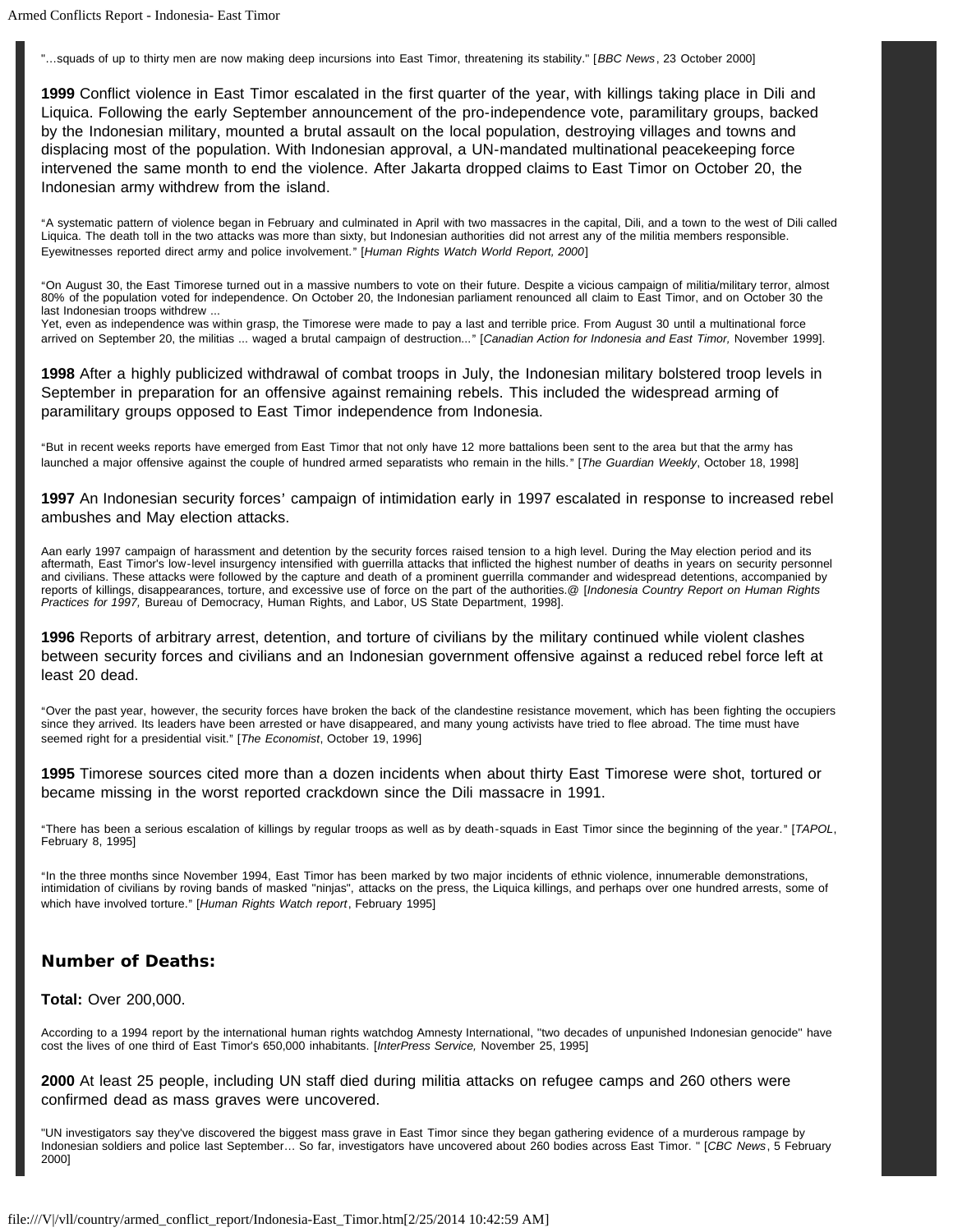"In recent months, Amnesty International has received reports of harassment, intimidation, beatings, torture and unauthorised detention carried out by vigilante groups against people suspected of supporting Indonesia in last year's vote, and against ethnic and religious minorities." [*Amnesty International*, 29 August 2000]

"UN officials said Friday they feared 20 villagers had been massacred by pro-Indonesian militias in West Timor, the day after rampaging mobs killed three foreign aid workers." [*The Guardian Weekly*, 8 September 2000]

**1999** The overall conflict deaths remain unknown, but some sources estimate between 1,000 and 2,000 East Timorese died during the year.

AIn September at least many hundreds of persons were killed in a wave of violence and destruction after the announcement of the proindependence vote. ... While the overall death toll remains unclear, most current estimates fall in the 1,000 to 2,000 range." [Indonesia Country Report on Human *Rights Practices for 1999,* Bureau of Democracy, Human Rights, and Labor, US State Department, 2000]

**1998** More than 50 deaths arose from fighting between rebels and military forces, clashes between rival Timorese groups, and from a military attack on civilians reported in the south.

AThe East Timor Human Rights Centre (ETHRC) has received reports from reliable sources in East Timor about the extra-judicial execution of approximately 50 East Timorese people between 10 and 16 November, 1998. The executions took place during a military operation by members of the Indonesian military (ABRI) in the sub-district of Alas in the south of East Timor. ... The killings and arrests in the Alas sub-district have followed the recent build-up of Indonesian troops in the area. It is believed ABRI forces launched the operation in Alas in retaliation for an attack on 9 November by Falintil (East Timorese Armed Resistance) on members of the military. During that attack, three Indonesian soldiers were killed and 13 taken captive, 11 of who have since been released." [*ETAN information*, November 23, 1998]

"Rival Timorese groups have been clashing almost daily, killing at least six people last week and sending thousands of terrified villagers fleeing from their homes. The government's National Human Rights Commission says at least 50 people have been killed in the past six months." [Reuters, February 1, 1999]

AThirty Indonesian soldiers have been killed and one Timorese rebel shot following renewed fighting in East Timor. Reports have indicated that Indonesia is planning to send more troops to Timor although this has been denied by the Indonesian government." [Jane's Defence Weekly, 21 October 1998, p21]

**1997** At least 50 people died in clashes during the year, including several security personnel and a rebel leader.

AA series of attacks by pro-independence Fretilin guerillas left at least 42 security personnel or civilians dead and many wounded in the worst violence Indonesia's disputed province of East Timor has seen in six years. The worst incident saw 17 police and one soldier killed when rebels threw a grenade into a truck just west of Bacau and then sprayed the occupants with rifle fire." [Jane's Defence Weekly, 11June 1997]

**1996** At least 20 deaths of civilians or Indonesian troops were reported.

AClashes continue in East Timor between rebels and the Indonesian military. On Tuesday at least six people were killed and 10 Indonesian soldiers taken captive last week in a rebel ambush." ["East Timor: Indonesia, Portugal Fail To Agree In London Meeting," Darius Bazargan and Darsha Damayanthi, *InterPress Service,* January 17, 1996]

#### **Political Developments:**

**2001** Watched over by 8,000 UN Peacekeepers, August elections for East Timor's first assembly were peaceful with a turnout of more than 90 per cent. (Voting for the first President will be held in 2002 and East Timor will be recognized as an independent state in May.) February steps toward creating a national army by transforming 1,700 former guerrillas into soldiers were followed in August by talks with former militias to further reconciliation efforts and to offer amnesty.

"After resisting Indonesia's military occupation for 24 years, East Timor's scrappy guerilla force was transformed into the core of a new national army. In an emotional ceremony, the former rebels lowered their guerilla flag and replaced it with the blue and whit banner of the United Nations, which will oversee the transition. 'We will become the East Timor Defense Force, but the seed from which this new force was germinated is Falintil,' former rebel commander Taur Matan Ruak told, 1,700 soldiers. Falintil is the Portuguese acronym for the East Timor National Liberation Armed Forces, formed in the wake of the 1974 collapse of Portugal's colonial empire. Former colonial soldiers flocked into the force, which fought Indonesia during its 1975 invasion of the half-island territory." [*Associated Press*, February 1, 2001]

"The man widely expected to become independent East Timor's first president has met leaders of the pro-Indonesia militias who went on the rampage following the territory's 1999 independence vote. Xanana Gusmao, who led a guerilla struggle against Indonesian rule for several years held the meeting in the village of Salele, on the border between East Timor and the Indonesian province of West Timor. The meeting was designed to give a boost to reconciliation efforts ahead of a territory-wide election at the end of the month. Gusmao said he supported the idea of granting amnesty to militia members who return to East Timor. UN officials said about 300 people took part in the meeting, most of them were militia members." [*CNN*, August 8, 2001]

"The party that spearheaded East Timor's 24 year fight for independence from Indonesia has won the fledgling nation's first democratic elections. United Nations officials have named the Fretilin party, otherwise known as the Revolutionary Front for an Independent East Timor, the overwhelming winner. But the party fell just short of the two thirds majority needed to pass a draft constitution, and it may be forced into an alliance with one of the minor parties. Despite this, analysts say the party has received a clear mandate to form a new administration upon independence, as it captured 55 of a new assembly's 88 seats. The assembly will draft East Timor's constitution and steer the territory to full independence next year." [*CNN*, September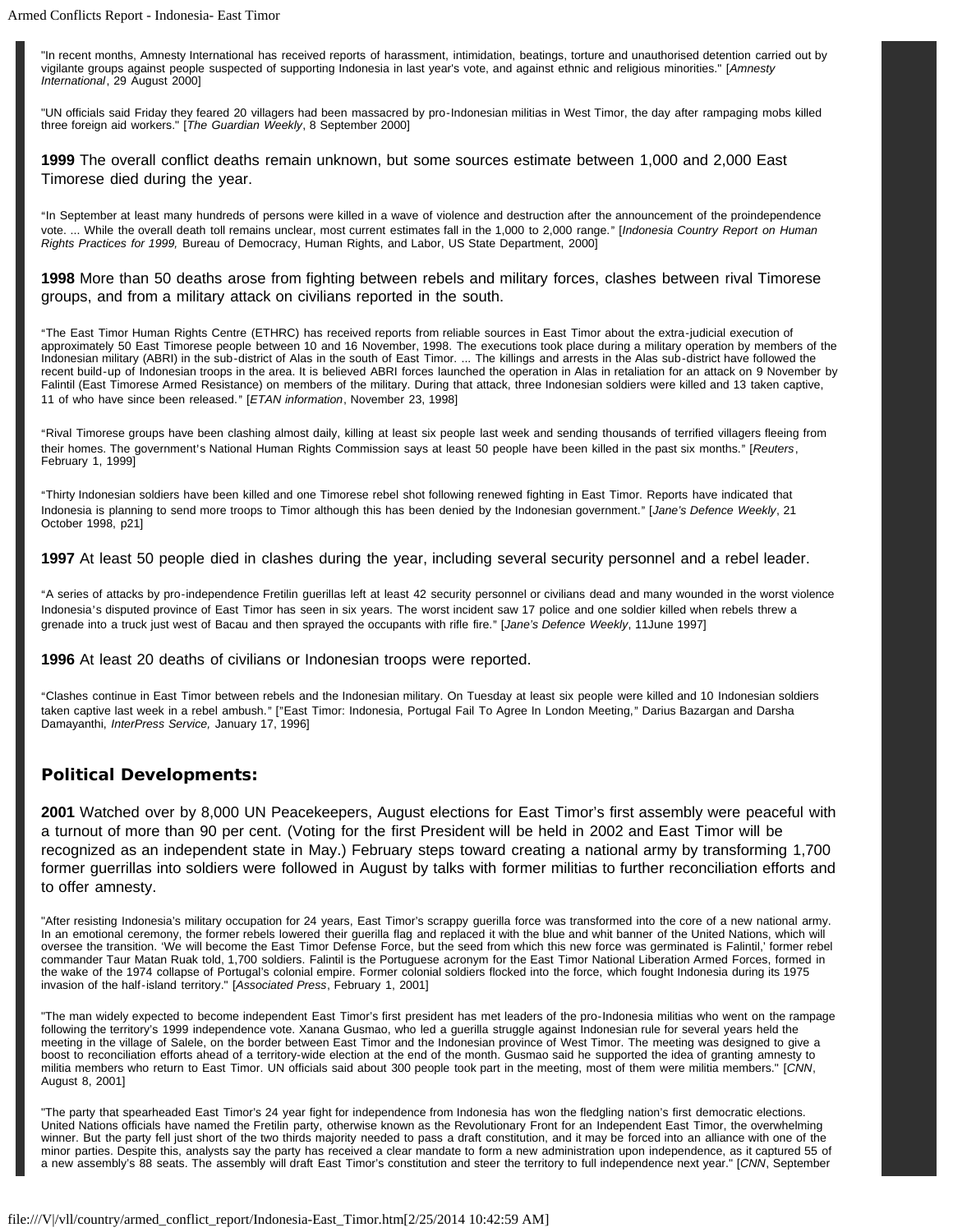Armed Conflicts Report - Indonesia- East Timor

8, 2001]

**2000** Repeated calls by East Timorese nationalist leaders for reconciliation with pro-Indonesian forces and even militia members were ignored as President Wahid, unable to control his military, could not prevent military support for cross-border militia attacks. Following September violence, US Defence Secretary William Cohen warned that Indonesia risked losing international financial assistance if it failed to disband the militias. In November, a UN delegation assessed Indonesia's progress on implementing a Security Council resolution demanding an investigation of killings, the disarming of militias and safe return for refugees (SC Resolution 1319, September 8 2000).

[*Sources: The Globe and Mail*, 29 August 2000; *Etan Weekly News Update*, 25 September 2000; *Associated Press*, 20 September 2000; *BBC News*, 13 November 2000]

"America and Indonesia exchanged angry words yesterday after Washington protested about the campaign of violence being waged by pro-Jakarta militias in Timor…He gave the Indonesian Defence Minister, Mahfud Mahmudin, an ultimatum to disband the militia groups or face a tough response form Washington." [*Electronic Telegraph*, 19 September 2000]

"Details of the problems faced by the thousands of people still stranded in the West Timor camps emerged as a United Nations Security Council delegation visited the East Timor border town of Suai…The delegates are due to fly to West Timor on Tuesday (November 14) to see for themselves the situation in the refugee camps. " [*BBC News*, 13 November 2000]

**1999** In an August referendum administered and twice delayed by the UN, almost 80 per cent of East Timorese voters rejected autonomy within Indonesia and opted for independence. Xanana Gusmao was released from jail by the Indonesian government in September. The same month, the US cut all military ties with Indonesia, including training programs, the EU suspended all arms and equipment sales for four months, and Canada banned military equipment sales indefinitely, all as a result of the failure of the Indonesian government to curb militia violence in East Timor.

AThree key votes took place during the year. On June 7, Indonesia held its first free parliamentary election in forty-four years, with voters decisively defeating the ruling party, Golkar. On August 30, in a "popular consultation" organized by the United Nations, close to 80 percent of East Timorese voters decided to reject an autonomy package offered by Indonesia and move toward independence. On October 20, the newly elected parliament in Jakarta and 200 other appointed delegates chose Abdurrachman Wahid as the country's fourth president in a ballot that for the first time ever did not have a predetermined outcome. The opposition leader Megawati Soekarnoputri was elected vice-president the next day." ...

AOn May 5, Indonesia and Portugal signed an agreement to put the autonomy proposal to the East Timorese people in a direct and secret ballot that would be administered by a U.N. mission in East Timor that became known as UNAMET. Security for the ballot and the preparations leading up to it would remain the responsibility of the Indonesian government. U.N. officials and East Timorese leaders knew at the time that this provision was a serious flaw, but they believed that no agreement would be possible without it, and that another chance for what amounted to a referendum on independence might never occur.

"UNAMET staff began arriving in Dili in late June and quickly became the target of militia attacks, as violence against suspected independence supporters continued, often with Indonesian military backing or direct participation. U.N. Secretary-General Kofi Annan twice delayed the date of the vote because of security concerns. On August 30, close to 99 percent of eligible voters went to the polls, and on September 4, Annan announced that 78.5 percent had voted to reject the autonomy package and separate from Indonesia. Militia members, again backed by Indonesian soldiers, then initiated the scorched earth campaign that led to the destruction of most towns and villages and much of East Timor's physical infrastructure. Over 200,000 East Timorese were pushed into West Timor, long part of the Indonesian province of East Nusa Tenggara. Many of the refugees were forcibly expelled at gunpoint by militia members who then regrouped to terrorize them in West Timor. Most of the remaining population fled to the hills; out of East Timor's pre-referendum population of eight hundred thousand, humanitarian agencies were estimating that at least five hundred thousand had been displaced by mid-September. An unknown number of people were killed." [Human Rights Watch World Report, 2000]

**1998** In UN sponsored negotiations with Portugal, President Habibie offered "special autonomy" for East Timor in exchange for recognition of Indonesian sovereignty over the territory, but an August agreement to complete details by the end of 1998 was not fulfilled.

AOn East Timor, the U.N. brokered an agreement between the Habibie government and Portugal on August 5 in which both sides committed themselves to work toward an agreement on 'wide-ranging automony' for the former Portuguese colony..." [Human Rights Watch World Report 1999, p.192]

**1997** Following the appointment of a full UN envoy to East Timor, UN-sponsored peace talks between Indonesia and Portugal (on behalf of East Timor) were renewed in June.

"U.N. officials greeted Thursday's start of new talks between Portugal and Indonesia over the fate of East Timor with cautious optimism..." ["East Timor - U.N.: New Approach Feeds Cautious Hopes," Farhan Haq, InterPress Service, June 19, 1997]

**1996** The Nobel Peace Prize was awarded to Bishop Carlos Filipe Ximenes Belo and exiled Timorese political spokesman Jose Ramos Horta in October. A series of UN-sponsored negotiations between Portugal (on behalf of East Timor) and Indonesia which began in 1992 had stagnated by mid-1996.

AThe [January peace] talks, sponsored by the United Nations (UN), are the seventh in a series between the Indonesian and Portuguese governments which began in 1992." [Amnesty International Release, January 15, 1996]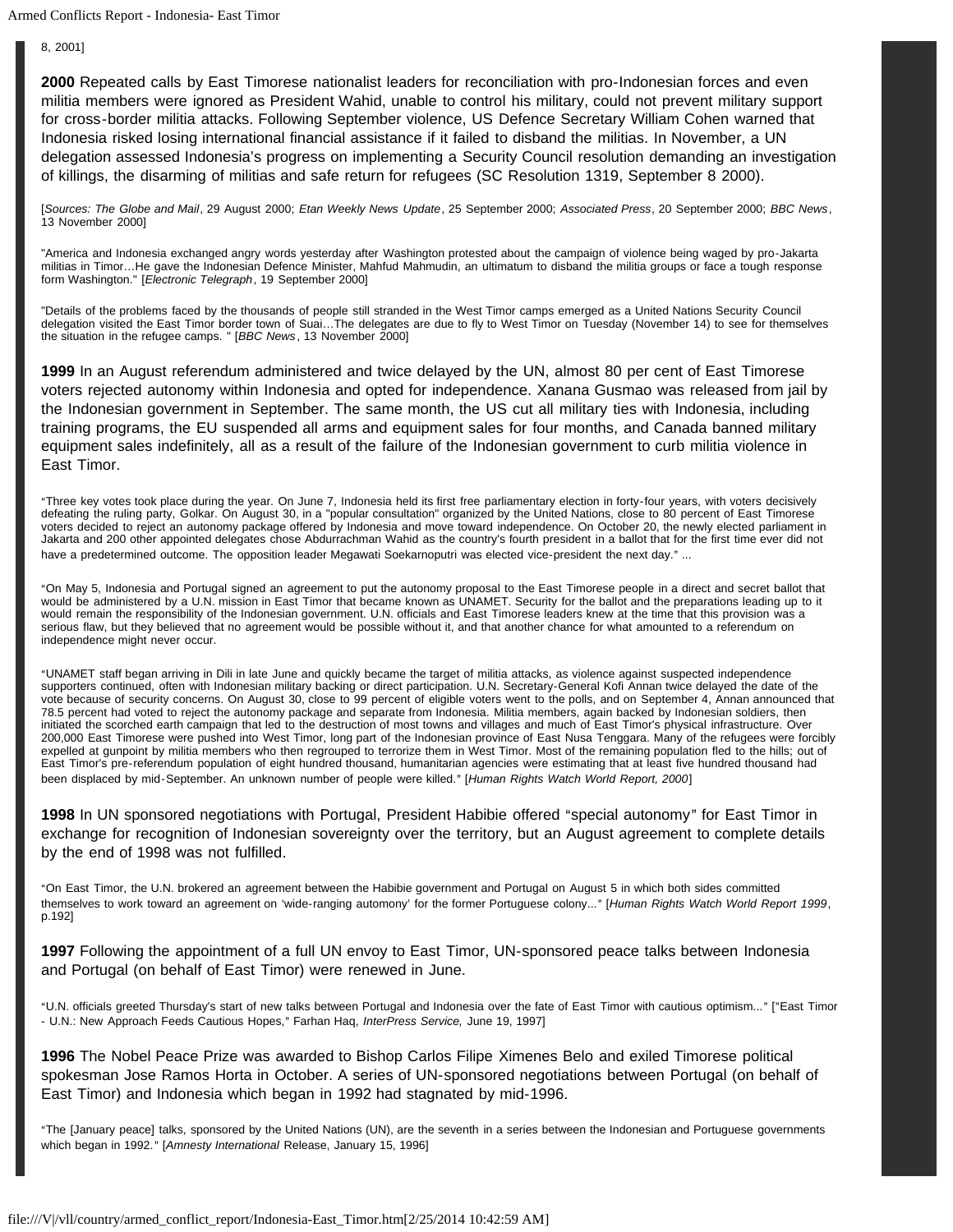Armed Conflicts Report - Indonesia- East Timor

"Dec 18: Talks between Portugal and Jakarta about the so-called East Timor issue, set for Dec 21 in New York, have been postponed. The delay was proposed by the United Nations..." [*British Coalition for East Timor* newsletter, February 1997, p.2]

**1995** In 1995 the UN Secretary-General hosted negotiations on East Timor between the Indonesian and Portugese governments, but agreement was limited to further meetings in 1996.

AThe U.N.-backed negotiations on East Timor most recently featured a discussion between Portuguese Foreign Minister Jose Manuel Durao Barroso and his Indonesian counterpart, Ali Alatas, mediated by Boutros-Ghali in Geneva July 8. In a report to the Assembly released Wednesday, Boutros-Ghali said the two foreign ministers agreed to further meetings between all Timorese groups -- from pro-independence to pro-Indonesia -- in the coming months. Boutros-Ghali said Alatas and Durao Barroso also discussed a framework to preserve Timorese cultural identity and to improve bilateral relations between Jakarta and Lisbon. He said he will meet with the two sides again next Jan 16." [InterPress Service, September 23, 1995]

ATo draw attention to the 20th anniversary of the Indonesian invasion, over 100 people sought asylum in the Russian and Dutch embassies in Jakarta in December." [InterPress Service, December 7, 1995]

<sup>4</sup>In December, Indonesia signed a defence accord with Australia, the first such accord with another country." [InterPress Service, December 28, 1995]

#### **Background:**

In 1975, shortly after Portugal withdrew as a colonial power, East Timor was invaded by Indonesian troops and annexed the following year. Resistance forces led by the Revolutionary Front for an Independent East Timor (Fretilin) fought against an occupation that was repeatedly declared illegal by the United Nations. The military-led government of Indonesia received tacit political support from Western nations, many of which are arms suppliers to, or investors in, Indonesia. A subsequent government "transmigration" program, which brought tens of thousands of mostly Muslim Indonesian immigrants to East Timor, contributed to tensions.

In 1991 Western reporters witnessed Indonesian troops killing up to 270 unarmed civilians in the East Timor capital of Dili and international pressure on Indonesia rose. The Nobel Peace Prize, awarded to Bishop Carlos Filipe Ximenes Belo and exiled Timorese political spokesman José Ramos-Horta in 1996, brought further international attention to the conflict. During UN-sponsored negotiations with Portugal in 1998, then Indonesian President B. J. Habibie offered "special autonomy" for East Timor in exchange for recognition of Indonesian sovereignty over the territory, but an agreement to complete details by the end of the year was not fulfilled. In January 1999, Habibie took the world by surprise in announcing that East Timor would be allowed to choose between political autonomy within Indonesia and independence.

Despite a campaign of terror by pro-Indonesian militia groups backed by Indonesia security forces, a high turnout of East Timorese overwhelmingly voted for independence. The subsequent dramatic increase in militia-led violence resulted in hundreds of deaths, the displacement of most of the population, and the deployment of a UN multinational force to restore order.

"In the months prior to the vote, pro-Indonesian militia groups, supported by the Indonesian security forces, waged an organized campaign of terror against the population in an attempt to force the population to choose to remain a part of Indonesia. In the aftermath of the vote the violence escalated dramatically. Hundreds of East Timorese civilians were unlawfully killed, over two hundred thousand people were forcibly expelled from the territory and hundreds of thousands of others became internally displaced…

Security only began to be restored after a multi-national force was deployed. By the time the Indonesia security forces and militia withdrew from East Timor in late September 1999, virtually the whole of East Timor's infrastructure had been destroyed and all institutions of government and administration had ceased to function." [*Amnesty International*, 29 August 2000]

#### **Arms Sources:**

Indonesia's recent military suppliers include the United Kingdom, USA, Germany, France and Netherlands. Indonesia also draws on domestic arms production. The US and the EU suspended arms transfers in September, 1999. (The EU did not renew the arms embargo when it expired on January 17, 2000, the US embargo is still in effect.) Rebel groups appear to be equipped with homemade weapons.

On January 17, "… the EU lifted its ban on arms sales to Indonesia four months after it was imposed during the chaotic violence which followed the referendum on independence in East Timor." [*Independent*, 18 January 2000]

AFollowing an exchange of fire in East Timor that killed an Indonesian policeman, Indonesia suspended a 1995 security treaty [with Australia] that had committed the two countries to 'mutual consultation' on 'matters affecting their common security,' and joint navy patrols in the oil-rich Timor Sea. Australia's carefully-cultivated relationship with the Indonesian armed forces, that had led to extensive training programs and joint exercises, also appeared to be destroyed." [Human Rights Watch World Report 2000]

"Inside East Timor UN officials described continuing anarchy. 'The militias continue circulating freely, with machetes, with home-made guns and in